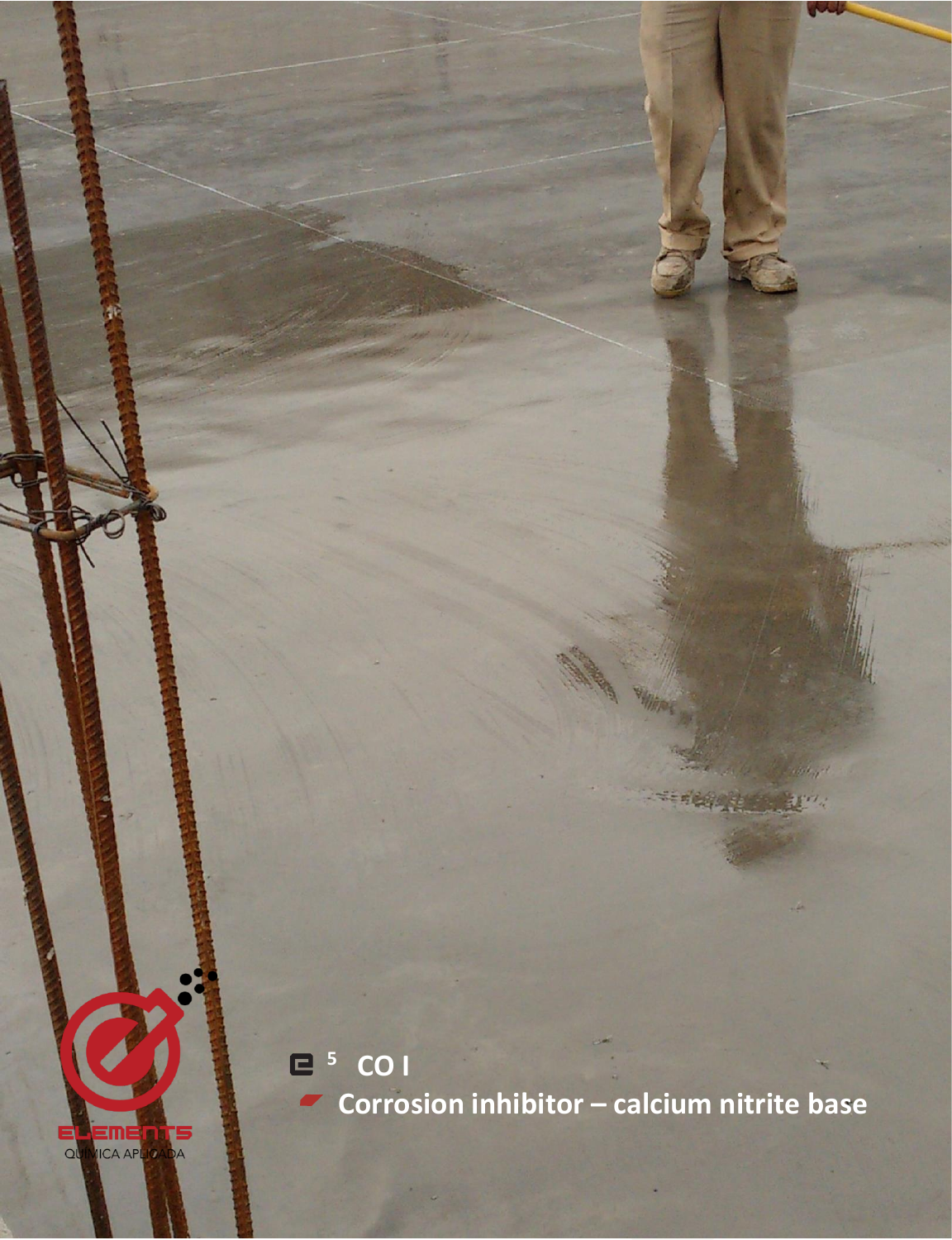## $E^5$  CO **I**

 **Description**

**e <sup>5</sup> CO I** is a liquid inhibitor of, chloride induced, steel corrosion in reinforced concrete. **e <sup>5</sup> CO I**  contains calcium nitrite, which is an anodic corrosion inhibitor.

It acts in two ways. It helps as a catalyst, in the passivating reaction of steel, and by rising the chloride threshold for the beginning of corrosion. It improves the durability of structural concrete by providing high corrosion resistance in the most severe exposure conditions.

**e <sup>5</sup> CO I** is recommended for concretes exposed to chlorides, whether external, throughout the life of the structure, or internal as part of the composition of the concrete itself.

Concrete can have an internal source of chlorides if, for example, unwashed marine sands and gravels are used. The use of **e <sup>5</sup> CO I** can avoid costly expenses related to washing, purifying and transportation of these materials. **e <sup>5</sup> CO I** is also a set and hardening accelerator. It Works as an antifreeze, that is, it reduces the setting time, favoring early strength development, that is maintained through time. This allows the concrete to develop strength in freezing conditions, even down to -5  $\degree$ C.

### **Calcium nitrate contributions**

High quality concrete has a high pH environment. This helps to maintain the natural iron oxide coating over the reinforcing steel.

This iron oxide coating, known as passive layer (specifically ferric oxide), protects the reinforcing steel against oxidation. The ferric oxide protective layer, over the steel surface, has ferrous oxide microscopic defects. The chloride ions, that reach the steel, give rise to a localized puncture on the steel in these defects. It is on these punctures that the rusting process begins.

The formation of corrosion products can stain, crack and peel the concrete. The calcium nitrite prevents the chloride ions from reacting with the ferrous ion defects of the ferric oxide, thus protecting the steel in the concrete.

### **Applications**

**e <sup>5</sup> CO I** is used in steel reinforced concrete for exterior applications, conventional and structural concretes, pavements, prefab elements, prestressed and posttensioned elements, parking garages and decks exposed to environments that promote corrosion damage.

### **Technical information and benefits**

- $I$  It chemically inhibits the corrosion process.
- Decreases the need to use accelerating admixtures in cold climates.
- The dosage is directly associated with the expected concentration of chlorides.
- Increases the protection for concrete reinforcement.

 $\blacksquare$  It improves the durability of structures.

| PHYSICAL DESCRIPTION of e <sup>5</sup> CO I |                      |
|---------------------------------------------|----------------------|
| Appearance                                  | Brown color liquid   |
| Concentration                               |                      |
| рH                                          | $12.0 \pm 0.5$       |
| Density                                     | 1.23 kg/L $\pm$ 0.02 |
| Freezing point                              | $-10$ ° C (14 ° F)   |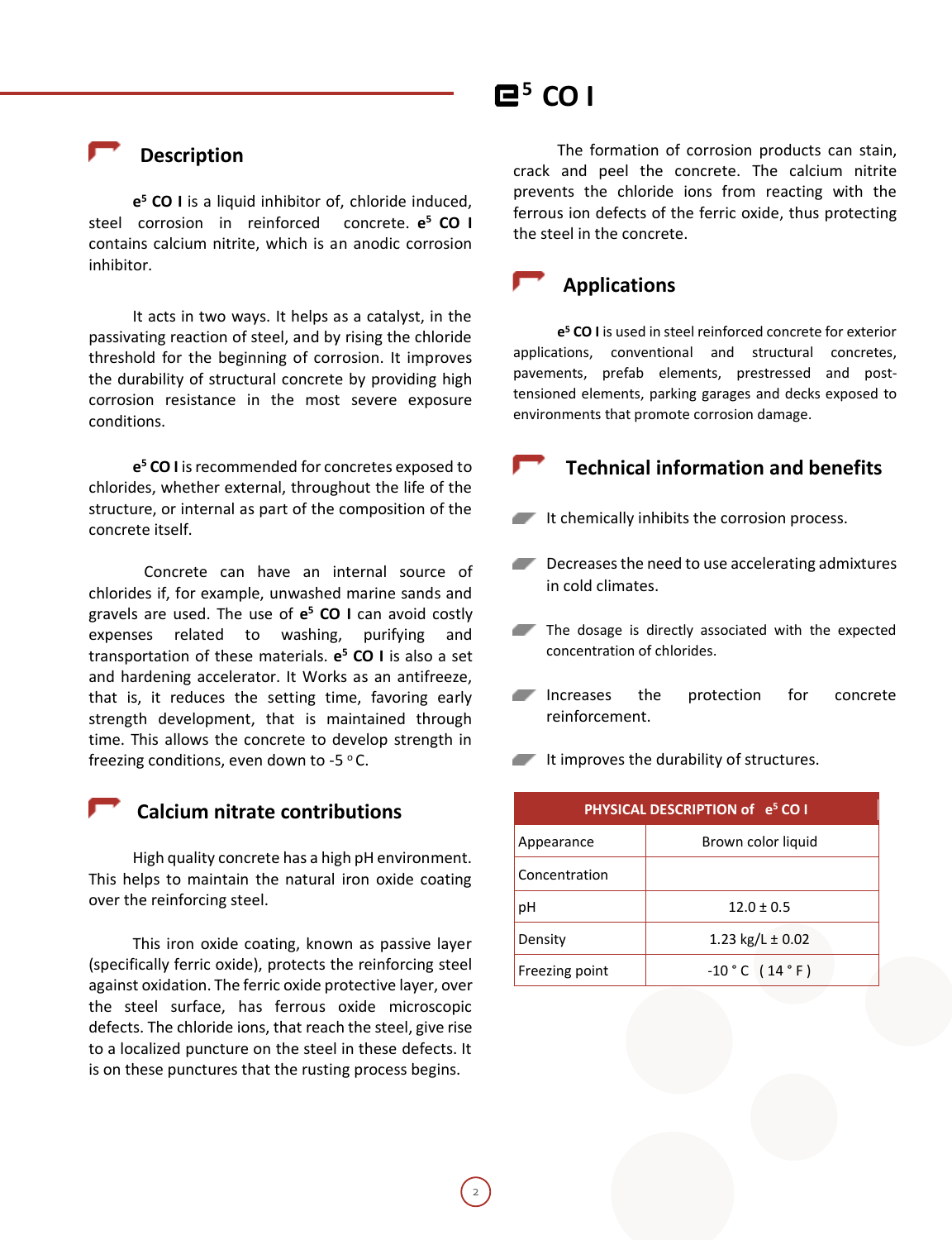### **Effect on setting**

**e <sup>5</sup> CO I** can change the setting times at all recommended dosages. In such cases, and if it is desirable to offset this acceleration, the recommendation is to use a compatible-base **ELEMENT5** admixture. Consult with your **ELEMENT5 Quimica Aplicada S.A. de C.V. Technical Advisor.**

### **Entrained air**

**e <sup>5</sup> CO I** can slightly decrease the concrete´s air content. It might be necessary to increase the dose of the air entraining admixture to compensate for this. If required, **e <sup>5</sup>CONTROL AIR** is an acceptable air entrainer. Both admixtures must be added separately to the concrete mix.

#### **Slump**

**e <sup>5</sup> CO I** has a very light effect on the concrete´s initial slump. However, before delivering concrete to the job, we recommend performing lab tests, as with any other product. This will allow the ready mix producer to determine the proper mixing sequence and the required dosage, of other necessary admixtures, to deliver the specified mix on the job site. If workability retention is required, consult with your **ELEMENT5 Química Aplicada S.A. de C.V. Technical Advisor** to adjust the mix design with an adequate admixture system.

### **Directions for use**

**e <sup>5</sup> CO I** can be added with the concrete mix water. It should not be mixed with any other admixture before placing in the concrete mixer. Our technical department will provide you with the mix design and will give you the most adequate recommended order of admixture addition. Nitrite to chloride ratio is important. Project specifications will indicate or specify the necessary amount of protection against chloride ions.

## $E^5$  CO **I**

A main advantage in the use of **e <sup>5</sup> Co I** is that the designing engineer can use rational proceedures. These can be based on historical chloride exposure data, concrete quality, thickness of concrete cover over reinforcing steel, chloride ion permeability test results, and the **e <sup>5</sup>CO I** dosage for a useful-life design, based on the expected chloride rate.

Water reduction of the mix: It is necessary to adjust the mix water and to consider the water available in **e <sup>5</sup> CO I**. Decrease three (3) liters of water for each four (4) liters of **e <sup>5</sup>CO I**. Wash tools and equipment with water before concrete hardens.

**e <sup>5</sup> CO I** is compatible with all types of portland cements, concretes, and concretes with puzzolanic additions. It can be used in concrete mixes with other admixtures, including air entrainers, water reducers, retardants, super plasticizers, permeability reducers through cementitious crystallization, silica fume or microsílica, and slag. Each addition must be separately incorporated into the mix.

Additional protection can be achieved using high range water reducing admixtures to reduce the water/cementitious materials ratio. Likewise, a microsílica based admixture or a permeability reducer, through cementitious crystallization, can be used to reduce the concrete´s permeability.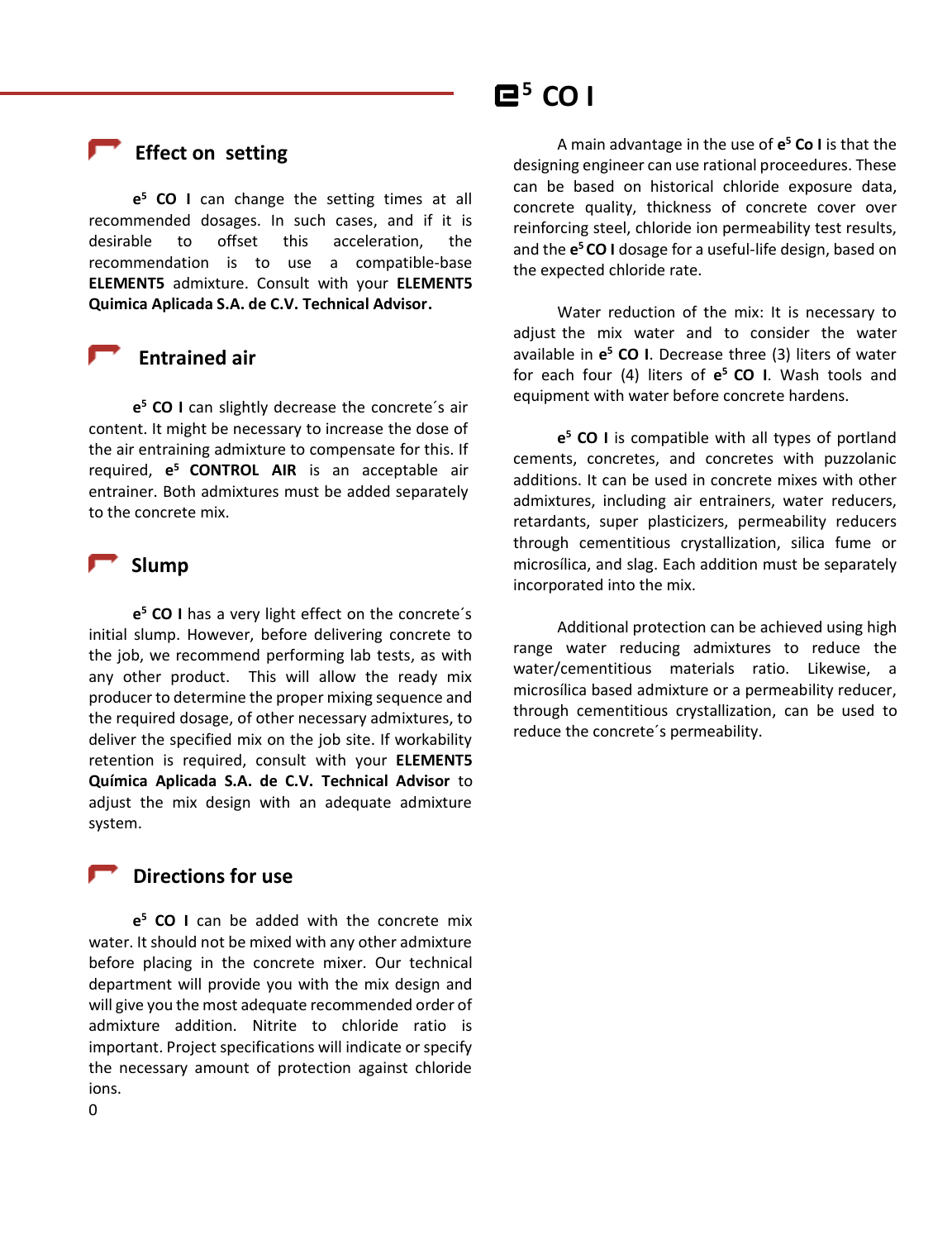## **Dosage / yield**

When the protection level for chloride ions is not specified, you can consult a dosage-base, such as the following:

| $e^5$ CO I $L/m^3$<br>to chlorides (Cl $\cdot$ ) kg/m <sup>3</sup> ratio |  |
|--------------------------------------------------------------------------|--|
| 9.90 to 3.60                                                             |  |
| 12.70 to 4.80                                                            |  |
| 14.80 to 5.90                                                            |  |
| 17.30 to 6.90                                                            |  |
| 19.80 to 7.70                                                            |  |

Table 1. **e <sup>5</sup> CO I** dosage vs chloride protection

# $E^5$  CO I

## **Technical information**

200 L drum, 18 kg pail and bulk

## **Useful life / storage**

Useful life: 1 yr in its original closed container

Store at temperatures above -10 °C (14 °F)

The corrosion inhibiting potential of **e <sup>5</sup> CO I**, if frozen, is fully recovered upon thawing and mixing. Avoid contact of this admixture and fire. Keep the container well closed and in a fresh and dry place. Store this product in the range of -10  $\degree$  C and 30  $\degree$  C, with protection from direct sunlight. Handle with gloves and eye protection. In case of accidental contact with skin and eyes, immediately wash thoroughly with abundant water. If discomfort persists consult with a specialist.